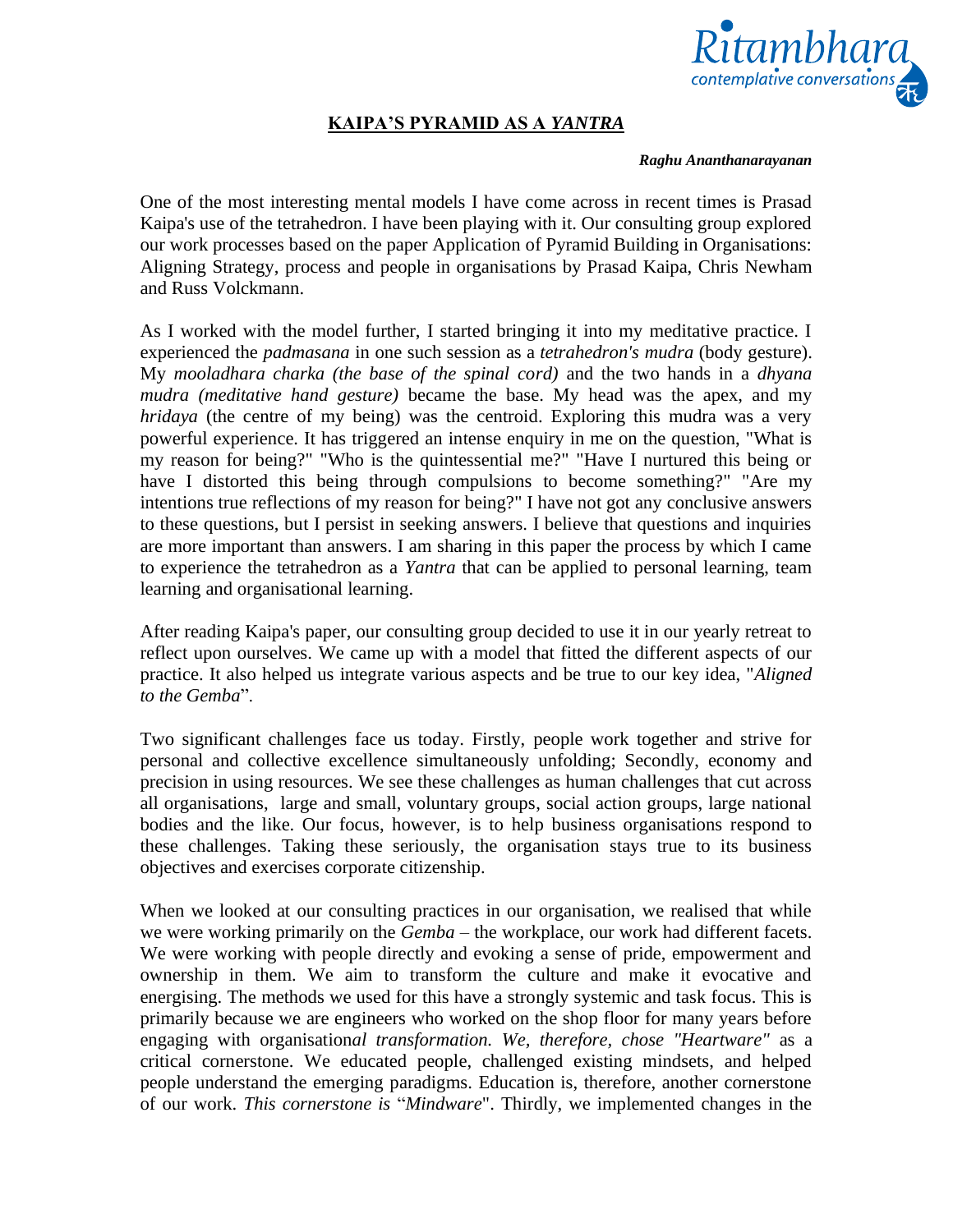

shop floor and system design by working with organisations in a relatively "hands-on" manner. *This cornerstone is* "*Actionware*". One of the areas of focus that we missed in our early years is the aspect of costs and tangible measures of economic value. A cost accountant with expertise in Activity Based Costing joined us, and through teaming up with him, we have learned how to integrate the vital aspects of cost in our work. We go through the resource economy route to make understanding effectiveness and efficiency visible. This idea we translated into the *economy and the precision in using resourcesour fourth cornerstone Transformation*. Our primary focus is on transforming organisations into becoming Lean in all aspects. By activating all four of these cornerstones of the tetrahedron, we help organisations change their culture, how they work, and how they measure performance.

Thus, we identified the four cornerstones of our work. We then used the rules outlined in Kaipa's paper, derived the action words that join the cornerstones, and described the outcomes. The final picture emerged like this:

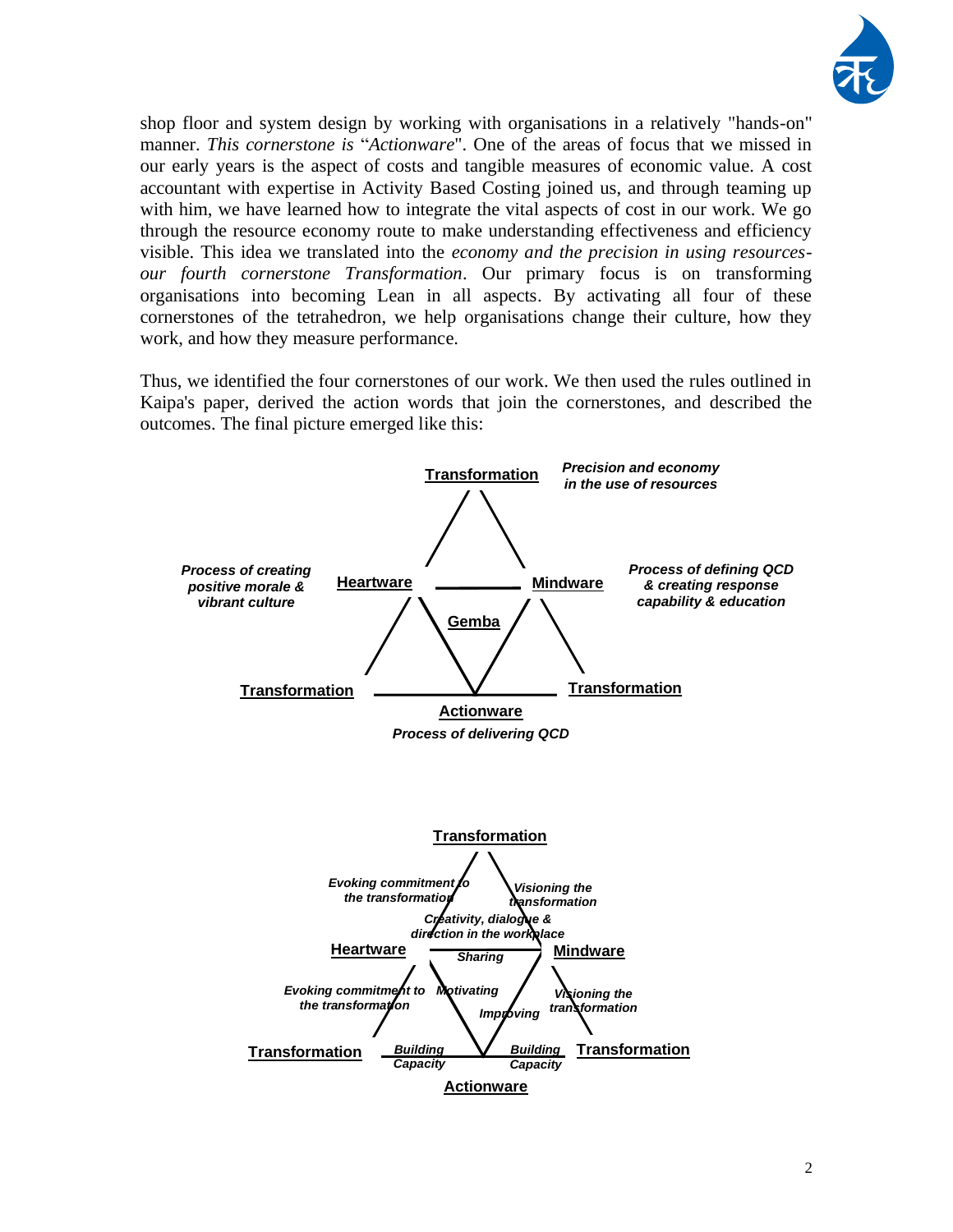



After going through this exercise, I was very excited about the whole process. Applying Piaget's maxim "to play is to learn", I have been playing with the model. What I am most excited about is the correspondence our consulting model has with some basic principles of yoga. Let me explain :

The female forms of god are considered the active, evolving, flowing aspects of the universe, and the male forms are life-giving but changeless. In the female forms, *Shakti*, *Lakshmi* and *Saraswathi* are different facets. *Shakti* symbolises the powerful, passionate form, *Lakshmi* symbolises order and wealth (in a universal sense), and *Saraswathi* symbolises quintessential insight and learning. *Shakti*, in turn, is seen as comprising *Iccha Shakti* – the power of intent, *Guyana Shakti* – the power of wisdom and *Kriya Shakti* – the power of action.

I discovered, to my delight, that the model we had come up with for our consulting work fitted in with this conception. The three forms of *Shakti* had a one-to-one correspondence with hardware, mindware and actionware; *Ichha Shakti is Heartware*, *Guyana Shakti is Mindware*, and *Kriya Shakti is Actionware*. The nature of *Lakshmi* coincided with our understanding of resource economy, leading to wealth creation – order and precision in the deployment of resources. I struggled with the need to find how the idea of *Saraswathi* fitted in and not just make it synonymous with *Gnayana Shakti*. I had an insight! If I look at the tetrahedron as a space structure and not as a solid, *Saraswathi* forms the centroid! The pyramid tetrahedron became a prism.

Let us take a closer look at *Saraswathi* before returning to our model. *Saraswathi* is the female aspect of *Brahma* – the creative principle. The word *Brahma* means ever-growing, ever-expanding. *Saraswathi* is the quintessential insight and learning necessary for dharmic growth. The reason-for-being of an organisation ought to be focused on the growth and well being of all human beings and the ecosysytem it is situated in.

To my delight, I discovered that the *Tripura Rahasya*, an ancient text on the nature of the mind and its transformation (that has a woman as its main protagonist), talks about the creation of the manifestation as follows: from the infinite primordial unmanifest, the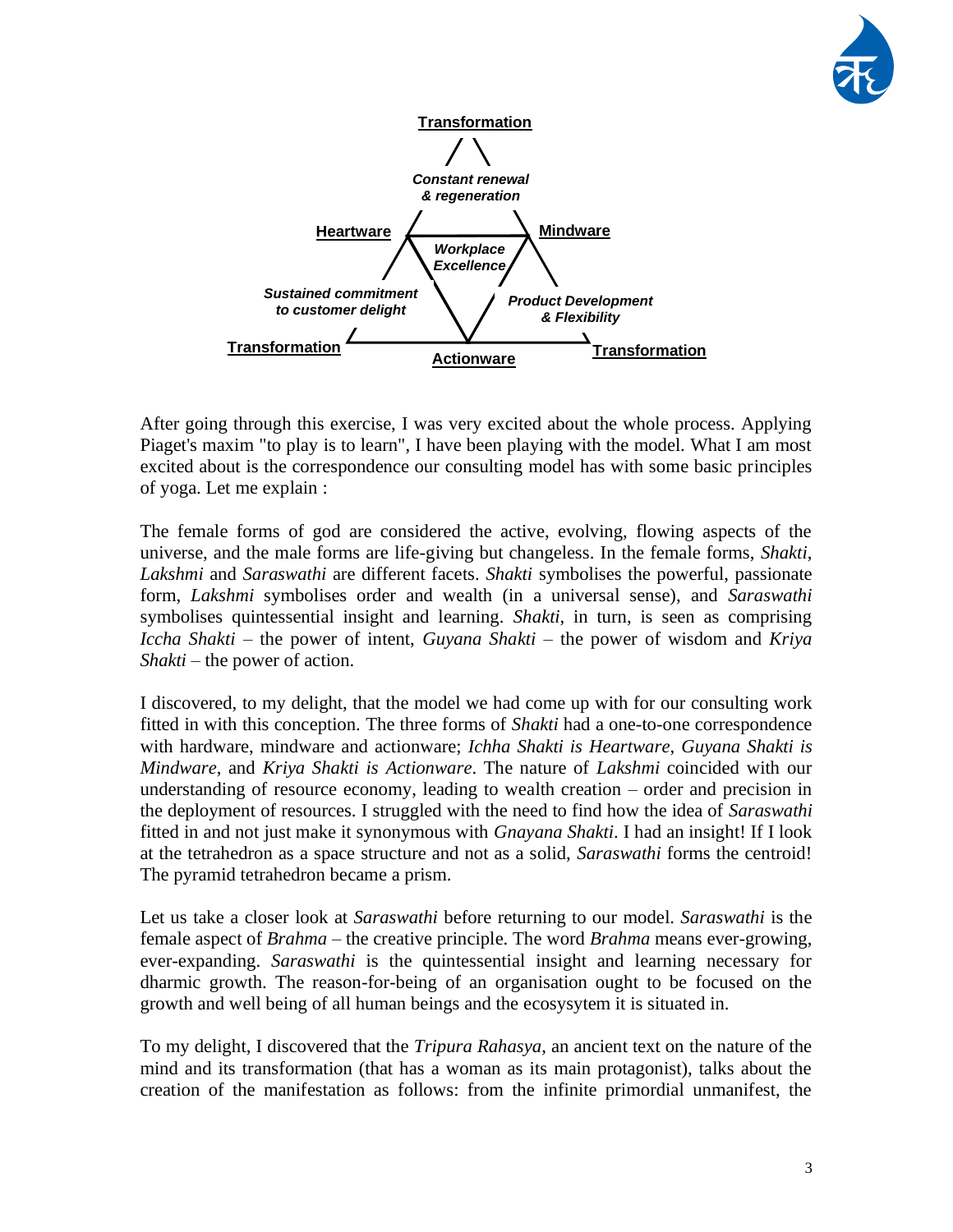

energy of pure Consciousness emerges. Pure Consciousness then breaks up into three forms - the *Iccha Shakti*, *GnAana Shakti* and *Kriya Shakti*. These four interact with each other, creating time and manifestation. Also, as engineers, we saw a remarkable parallel with the work of Buckminister Fuller. He has written a treatise called "Synergistics", where he derives the basic approach to creating geodesic domes and spends a great deal of time on the beauty of the tetrahedron. He also suggests that all structures, including organisations, ought to be designed on the principles of geodesic domes.

We now return to our model and look at the centroid as the "reason for being" and the cornerstones as the tangible aspects of the intent. Growth is the reason for being. Growth in human terms means self-expression and relatedness with others. *Saraswathi* is the unstoppable urge to grow. In her three aspects, Shakti forms the "here and now" unfolding of energy, *and Lakshmi* the nature of order in the unfolding of energy.

The tetrahedron we worked on looks like this:

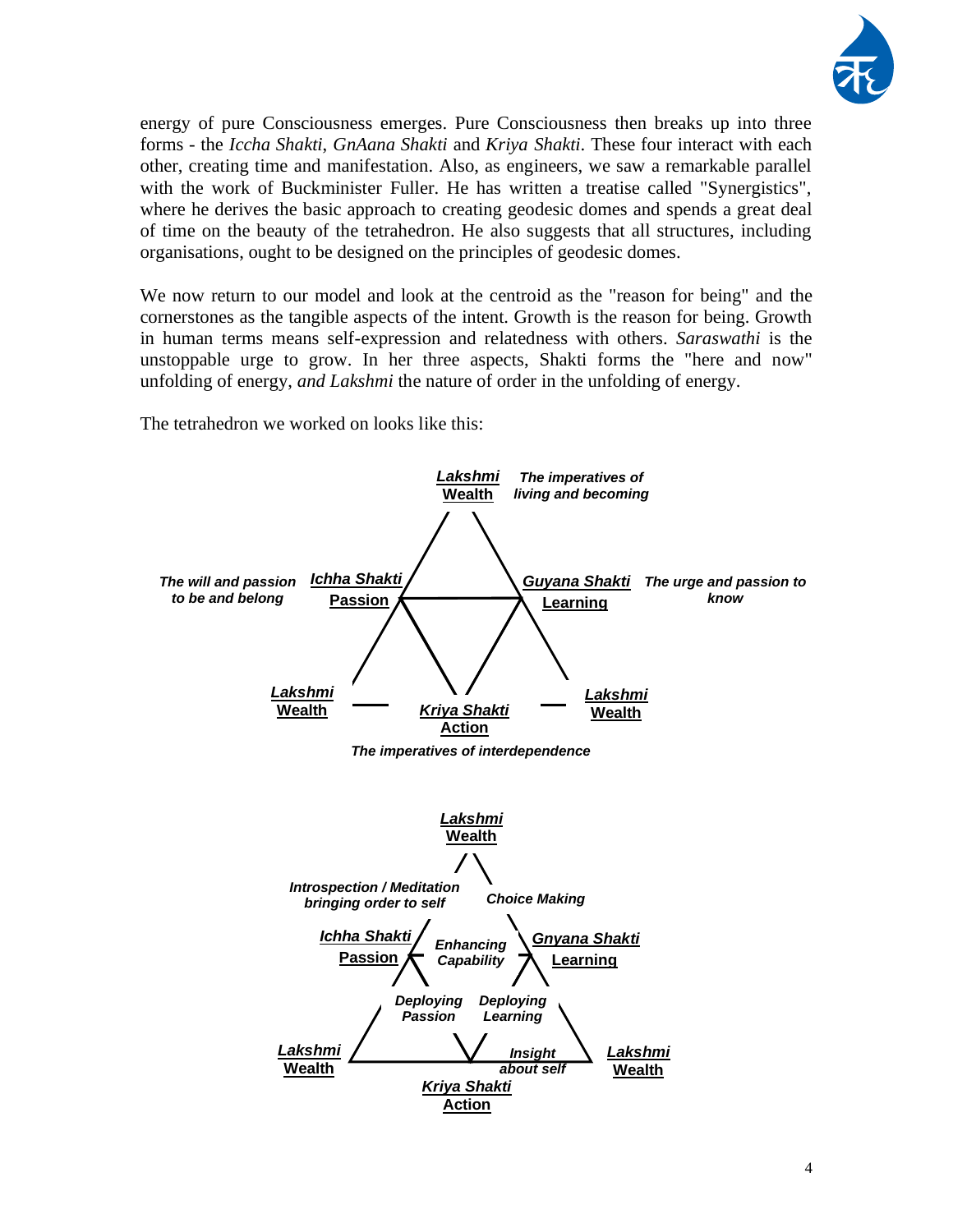



Each edge carries an essential question about oneself. We are using the tetrahedron to do two things, one, for us as a group to reflect on our organisation and two, to reflect on how each of us as individuals energise the whole. To illustrate, if I am able to live in a way that is true to my quintessential nature, there is order and excellence in my living process. I become what I am meant to be. My passion is true, and I extended my capacity to learn, act as well as I can, and generate wealth and knowledge. In converting the edges into questions, I also realise the "other side" of the picture: my adequacies, limitations, and potential.



I have found it extremely useful to treat this prism as a "*Yantra*" – a geometrical drawing meant for contemplation both individually and as a group. While the questions one reflects upon can be stated in generic forms, each person must develop one's own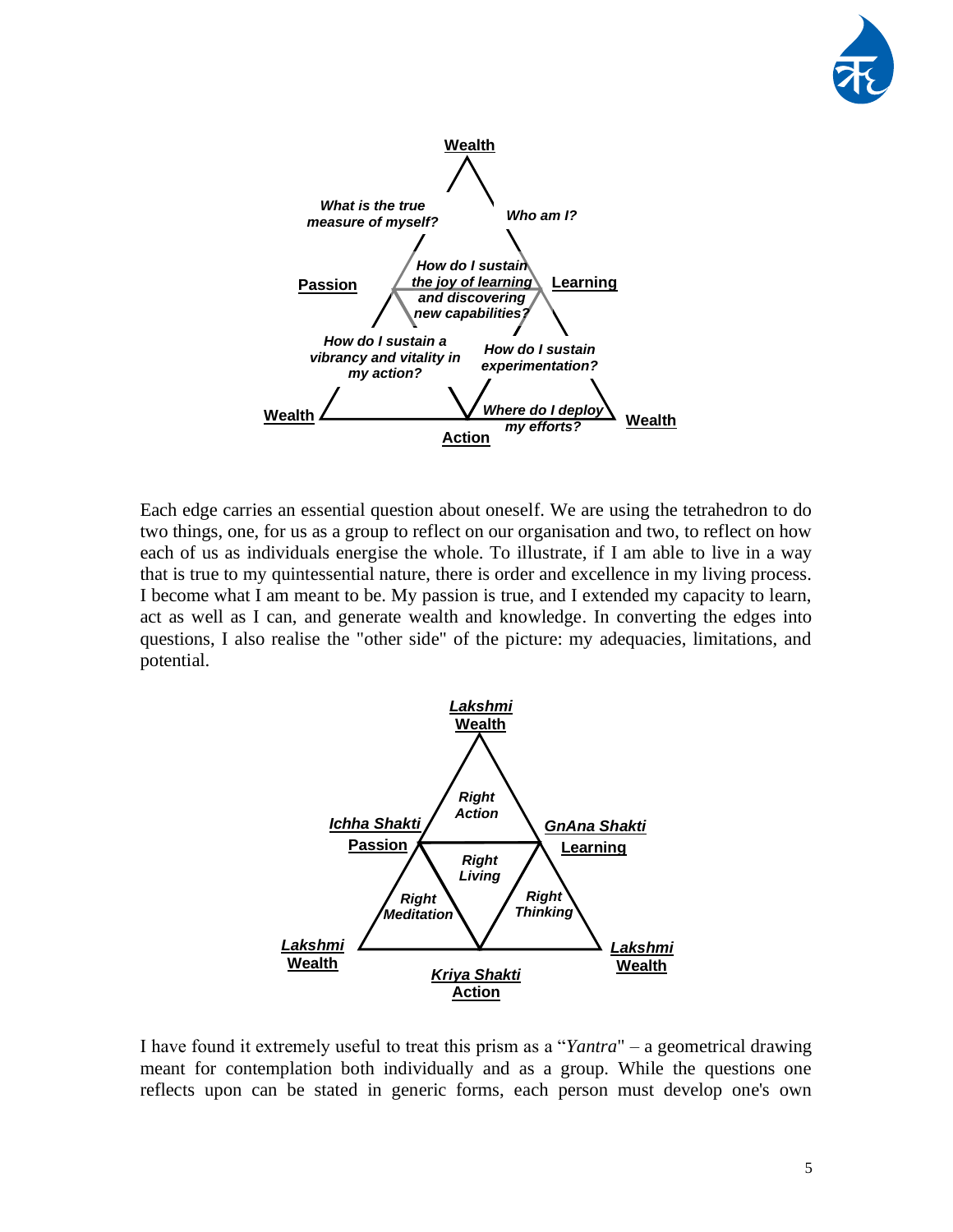

"*Yantra*," i.e., specific action words that represent the edges, specific intent for each cornerstone and specific hope for each outcome. However, one must keep in mind that to use a *Yantra* or any device as a trigger for contemplation, one must learn the art of intense slow observation without judgment. The *Yantra* cannot be used as a framework of "shoulds". "Shoulds" do not evoke creative healing processes within; they internalise the expectations of significant others and act as walls, jailers and censors that distort and deform unfolding.

When the *Yantra* becomes a trigger for contemplation, one learns the art of experiencing the "*Nava rasas*" – the nine (flavours) essences of living experience. One learns the measure and balance of these feelings. They neither take on demonical proportions and derail one's growth nor become emaciated and life becomes a drudgery. In discovering this location within, one discovers *Saraswathi, Lakshmi and Shakti*. One discovers a subtle and enduring joy of living. One experiences creativity and growth.

We (Vandana, who is my co-author in writing this paper and I) are now working on an exciting project with the European Union. The project is aimed at creating a platform for the design of Mechatronic products. Often the design process and, therefore, the resulting mechanical and electronic components do not fit "hand in glove" with one another. The project had a further objective of getting several small organisations situated worldwide to collaborate with a few European small businesses. Our role in this process was to enable a virtual team to emerge. We have applied this "*yantra*" to the problem of creating the virtual team. As we write this paper, the resulting model and process are being tested by a few virtual teams in this project and a large global IT organisation. The initial results are very encouraging. We share below the process by which we came to build the model.

Around this time, we were approached by two small consulting organisations in the US to form a collaborative offering that we could jointly take to market. After an initial face to face meeting, where we shared our intent and derived broad contours of the shared offering, we decided to carry the process forward. We were hopeful of forming a joint venture and giving concrete shape to the offering. We even had a prospective client. The next few months proved to be a roller coaster ride. After a few hundred e-mails, phone calls and skype chats, we decided to pull out of this process. We decided to use the failure as a learning process and studied the various communication trails; we also shared our feelings and thoughts. We realised that four anchors made up the "virtual" gestalt – the most visible to all the participants was creating the offering and the goals we had set up. The invisible anchors were the meaning-making and choice making process embedded in our psyche; the partly visible anchor was the information and knowledge each held. The knowledge base and competencies were the authentic sources of wealth for the group. The goals we had defined for the Joint Venture were translating the intent into a business proposition. The workspace was the actual shaping sculpting of the offering. Our introspection and reflection made it clear that the product/offering did not get a decent shape for two reasons primarily. The first and more obvious reason was the lack of a shared language and frameworks for management experts, behaviours scientists, anthropologists, and yoga teachers to understand in-depth the "components" each of us was bringing in. We had not evolved the "glass bead game" to enable communication and translation. The second and more subtle reason was that we had not created a bedrock of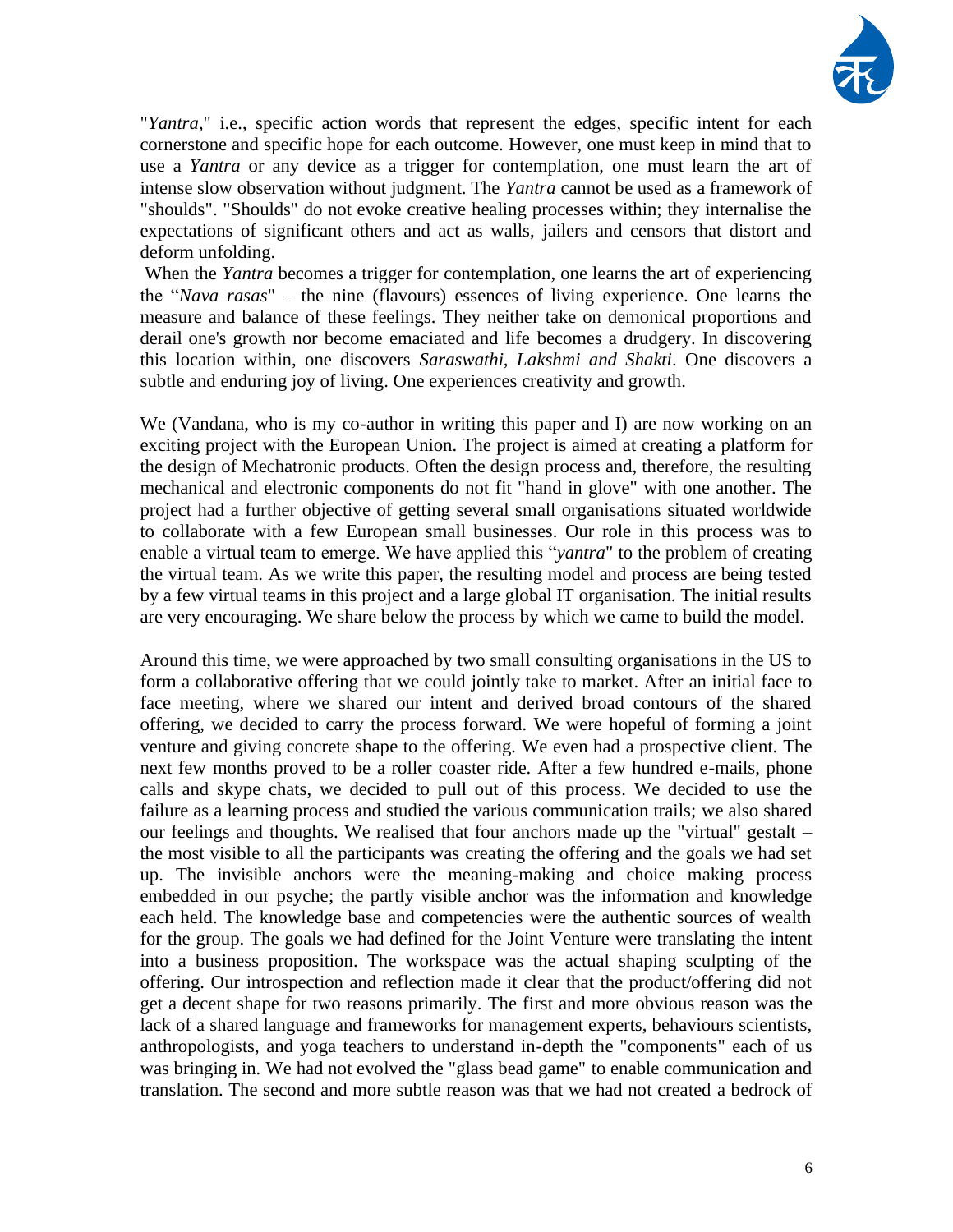

trust between us. Trust would allow contingent and situational leadership: issues like IPR could not be dialogued with candour and depth. Withholding of resources and wariness would come up from time to time and stall the process of "welding the components and sculpting the offering".

If I interpret this failure through the Spiral Dynamics lens, the enterprise itself required strong Green V-memes to be the foundation of the organisation. The systems and processes of sharing and growing needed to be open with each of us in deep dialogue while holding responsibility for the whole. Each of us, as individuals, ought to have anchored ourselves in our Yellow values. The individual had to bring in an ability to "flow" and be insightful for the outcome to be a creative, integral offering and not a patched up piece. The offering and the business focus of the collaboration rested on an Orange networking process on the one hand and transparent rules for sharing the wealth on the other hand. The work disciplines were not defined, and norms were not set. The Blue was assumed, and when one person idea of "work discipline" did not immediately harmonise with the other, there were no standard processes and structured expectations to fall back. Soon, narcissistic boomeritis made its appearance. Given that we met face to face only once as a group, an in-group / cohesive "us" had not formed at all. We experienced a euphoric "wow! we can actually communicate and dream together though we are from such diverse cultures and we are meeting for the first time". We were pleasantly surprised to sing songs together and discuss books and philosophy. However, I guess creating a robust ground for "ubuntu" did not exist.

At TAO(our consulting firm), we created this *Yantra* out of the introspection:



The four corner stones of this model are the link between the information available, how the information gets translated into the task requirements and the resources available to perform the task. The psychological space explores the way I end up 'feeling' in each of these interfaces.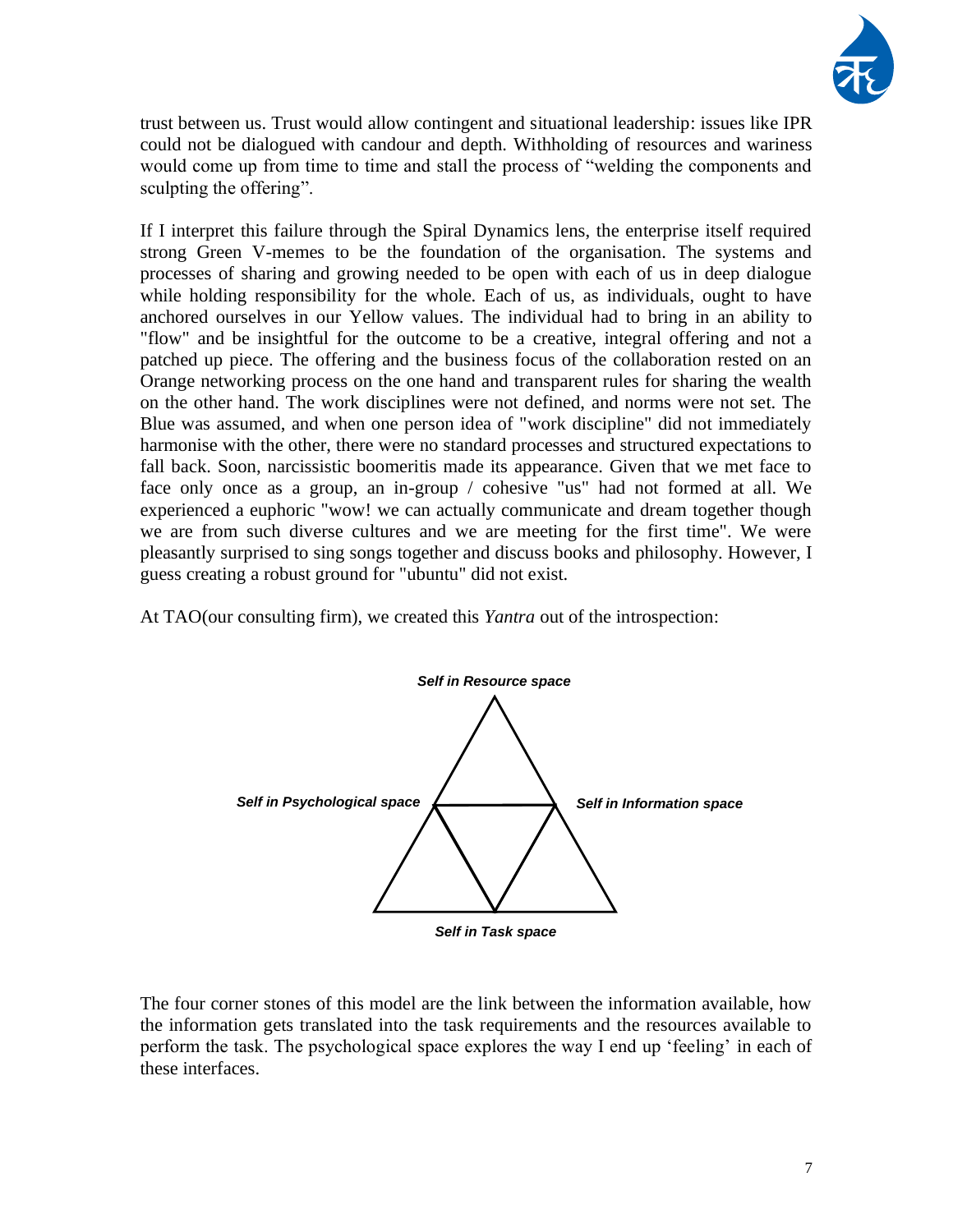



*1. Info into task requirements easily 2. Know how to measure the output quality* 

We then looked at the possibility of extending this experience to create a Model for Virtual Teams to use. Some of the premises we started with were as follows:

- 1. A virtual team has a very high orange quality. Its members come together for a purpose and often may not know each other beyond the virtual interfaces.
- 2. The task is very collaborative and must be achieved through a structure that allows autonomy while ensuring rigour.